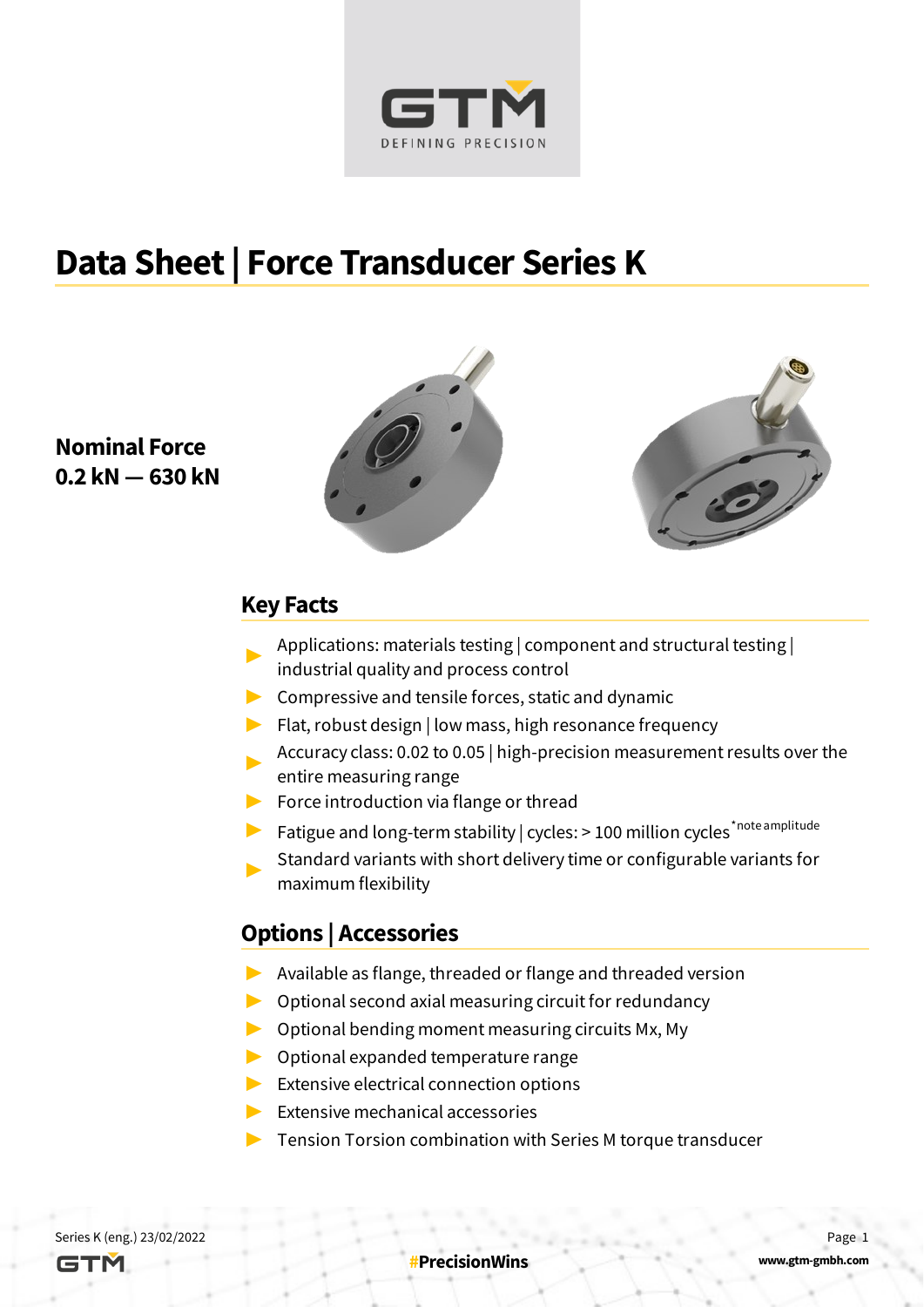# **Technical Data | 0.2 – 2.5 kN**

|                   | Nominal forcecompression/tension                              | $\pm F_{nom}$      | kN                               | 0.2     | 0.5      | $\mathbf{1}$   | 2.5   |  |  |  |
|-------------------|---------------------------------------------------------------|--------------------|----------------------------------|---------|----------|----------------|-------|--|--|--|
|                   | Accuracy class                                                |                    |                                  |         | 0.02     |                |       |  |  |  |
|                   | Force measurment range                                        |                    | $\frac{0}{0}$                    |         |          | $1 - 100$      |       |  |  |  |
|                   | Linearity error                                               | $d$ lin            | $\%$                             |         | 0.02     |                |       |  |  |  |
|                   | Interpolation error                                           | $f_c$              | $\%$                             |         |          | 0.4            |       |  |  |  |
|                   | <b>Hysteresis</b>                                             | h                  | $\%$                             | 0.02    |          |                |       |  |  |  |
|                   | Reversibility error                                           | $\boldsymbol{\nu}$ | $\frac{0}{0}$                    |         |          | 0.2            |       |  |  |  |
|                   | Repeatability (f.s.)                                          |                    | $\%$                             | 0.003   |          |                |       |  |  |  |
|                   | Creep                                                         |                    | $\%$                             | 0.03    |          |                |       |  |  |  |
|                   | Temperature effect on<br>characteristic value per 10K         | $TK_C$             | $\frac{9}{0}$ /10 K              | 0.04    |          |                |       |  |  |  |
|                   | Temperature effect on<br>zero signal per 10K                  | $TK_0$             | %/10K                            |         | 0.025    |                |       |  |  |  |
|                   | Eccentricity effect                                           |                    | $\%$ /mm                         |         | 0.015    |                |       |  |  |  |
|                   | Bending moment effect                                         |                    | $\%$ /N·m                        | 0.075   | 0.03     | 0.015          | 0.006 |  |  |  |
|                   | Lateral force effect                                          |                    | $\frac{9}{6}(0.1 \cdot F_{nom})$ |         |          |                |       |  |  |  |
|                   | Torque effect                                                 |                    | $%/(mm·F_{nom})$                 |         |          | 0.2            |       |  |  |  |
| Metrological Data | Characteristic value difference,<br>tension/compression force | $d_{ZD}$           | $\%$                             |         | 0.15     |                |       |  |  |  |
|                   | Rated characteristic value                                    | $C_{nom}$          | mV/V                             |         |          | $\overline{2}$ |       |  |  |  |
|                   | Characteristic value tolerance                                | $d_c$              | $\%$                             |         |          | 0.2            |       |  |  |  |
|                   | Zero signal deviation                                         | $d_{S,0}$          | $\%$                             |         |          | 0.5            |       |  |  |  |
|                   | Input resistance                                              | $R_e$              | Ω                                |         | > 550    |                |       |  |  |  |
|                   | Output resistance                                             | $R_a$              | $\Omega$                         | >400    |          |                |       |  |  |  |
|                   | Insulation resistance                                         | $R_{is}$           | Ω                                | $>10^9$ |          |                |       |  |  |  |
| Electrical Data   | Operating range of excitation voltage                         | $B_{U, G}$         | V                                |         |          | $5 - 20$       |       |  |  |  |
|                   | Protection (DIN EN 60529)                                     |                    |                                  |         | $50^{1}$ | $\pm 67^{2}$   |       |  |  |  |

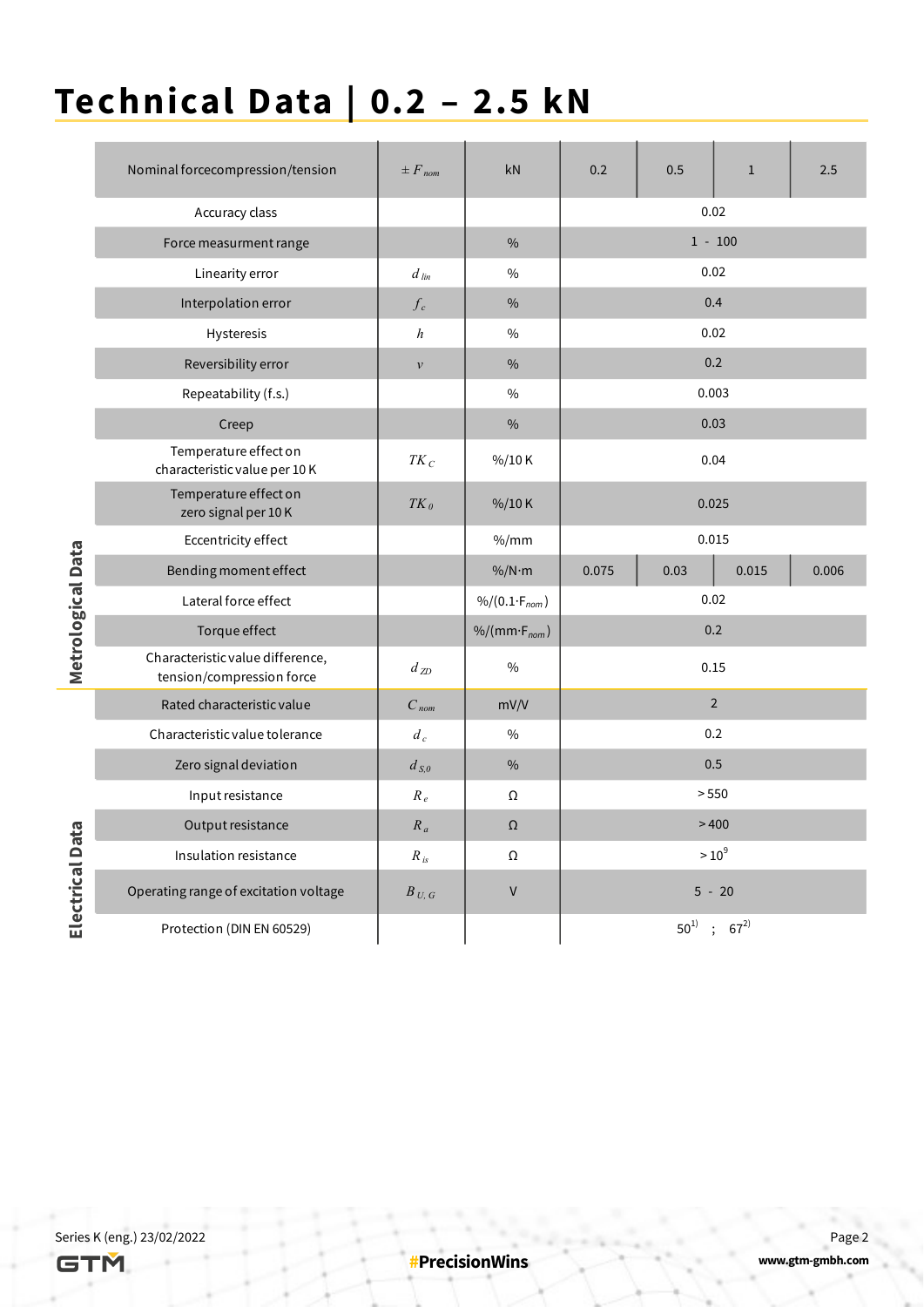## **Technical Data | 0.2 – 2.5 kN**

|                        | Nominal forcecompression/tension | $\pm F_{nom}$    | kN            | 0.2  | 0.5            | $\mathbf{1}$ | 2.5   |  |
|------------------------|----------------------------------|------------------|---------------|------|----------------|--------------|-------|--|
|                        | Rated Displacement               | $S_{nom}$        | mm            |      |                | 0.05         |       |  |
|                        | Spring rigidity                  | $c_{ax}$         | kN/mm         | 3.5  | $\overline{7}$ | 14           | 35    |  |
|                        | Mass                             | $\boldsymbol{m}$ | kg            | 0.3  |                | 0.5          |       |  |
| <b>Mechanical Data</b> | Proportionate moving mass        | $m_{mess}$       | kg            | 0.01 |                |              | 0.013 |  |
|                        | Fundamental resonant frequency   | $f_G$            | kHz           |      | 8              |              |       |  |
|                        | Permissible oscillation stress   |                  | $\%$          |      | ± 80           |              |       |  |
|                        | Force limit                      |                  | $\frac{0}{0}$ |      | ±150           |              |       |  |
|                        | Breaking force                   |                  | $\frac{0}{0}$ |      | > 300          |              |       |  |
|                        | Lateral force limit              |                  | $\frac{0}{0}$ |      | ±100           |              |       |  |
|                        | Permissible eccentricity         | $e_G$            | mm            |      |                | 10           |       |  |
|                        | Bending moment limit             | $M_{b\,zul}$     | $N \cdot m$   | 2.5  | 5              | 15           | 30    |  |
| Limits                 | Rated temperature range          | $B_{T, nom}$     | $^{\circ}$ C  |      | $10 - 60$      |              |       |  |
|                        | Operating temperature range      | $B_{T, G}$       | $^{\circ}$ C  |      | $-40$          | $- +120$     |       |  |

1) Connection pluggable

2) Permanent connection

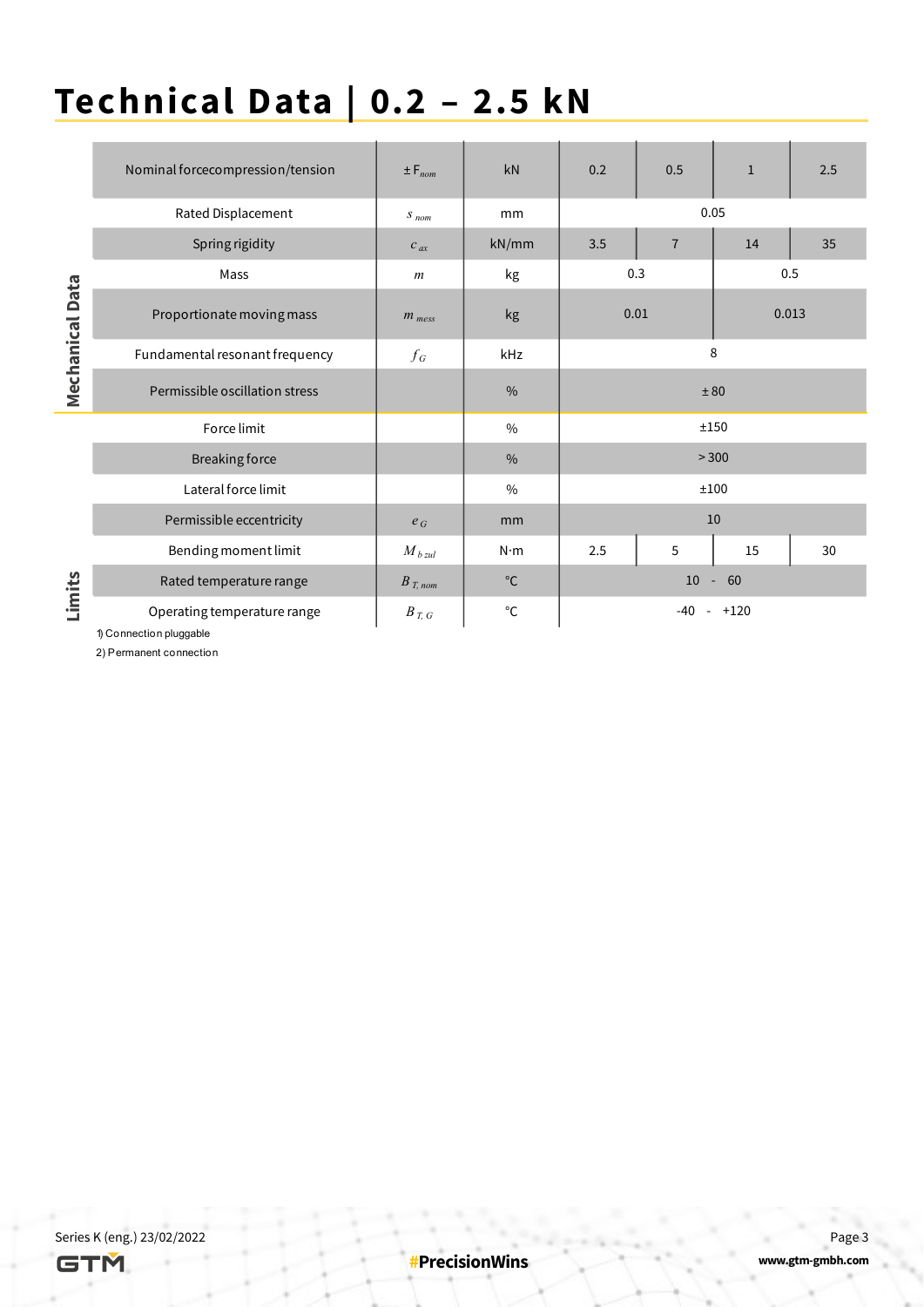### **Technical Data | 4 – 630 kN**

|                   | Nominal force<br>compression/tension                          | $\pm F_{nom}$      | kN                               | 4<br>5<br>6.3 | 10<br>20<br>25 | 40<br>50<br>63 | 100  | 150                   | 160 | 200<br>250 | 400<br>500 | 630            |  |  |
|-------------------|---------------------------------------------------------------|--------------------|----------------------------------|---------------|----------------|----------------|------|-----------------------|-----|------------|------------|----------------|--|--|
|                   | Accuracy class                                                |                    |                                  |               |                |                | 0.02 |                       |     |            | 0.03       | 0.05           |  |  |
|                   | Force measurment range                                        |                    | $\%$                             |               | $1 - 100$      |                |      |                       |     |            |            |                |  |  |
|                   | Linearity error                                               | $d$ lin            | $\%$                             |               |                |                | 0.02 |                       |     |            | 0.03       |                |  |  |
|                   | Interpolation error                                           | $f_c$              | %                                |               |                |                |      | 0.4                   |     |            |            |                |  |  |
|                   | Hysteresis                                                    | $\boldsymbol{h}$   | $\%$                             |               |                | 0.02           |      |                       |     | 0.03       | 0.05       | 0.08           |  |  |
|                   | Reversibility error                                           | $\boldsymbol{\nu}$ | $\%$                             | 0.2           |                |                |      |                       |     |            |            |                |  |  |
|                   | Repeatability (f.s.)                                          |                    | $\%$                             | 0.003         |                |                |      |                       |     |            |            |                |  |  |
|                   | Creep                                                         |                    | $\%$                             | 0.025         |                |                |      |                       |     |            |            |                |  |  |
|                   | Temperature effect on<br>characteristic value per 10K         | $TK_C$             | $\frac{0}{0}$ /10 K              |               | 0.04           |                |      |                       |     |            |            |                |  |  |
|                   | Temperature effect on<br>zero signal per 10K                  | $TK_0$             | $\frac{9}{0}$ /10 K              |               |                |                |      | 0.025                 |     |            |            |                |  |  |
|                   | Eccentricity effect                                           |                    | % /mm                            |               |                |                |      | 0.015                 |     |            |            |                |  |  |
|                   | Bending moment effect                                         |                    | $\%$ /N·m                        |               |                |                |      | < 0.003               |     |            |            |                |  |  |
|                   | Lateral force effect                                          |                    | $\frac{9}{6}(0.1 \cdot F_{nom})$ |               |                |                |      | 0.02                  |     |            |            |                |  |  |
|                   | Torque effect                                                 |                    | $\%/(mm \cdot F_{nom})$          | 0.005         |                |                |      |                       |     |            |            |                |  |  |
| Metrological Data | Characteristic value difference,<br>tension/compression force | $d_{ZD}$           | $\%$                             |               | 0.07           |                |      |                       |     |            | 0.1        |                |  |  |
|                   | Rated characteristic value <sup>3)</sup>                      | $C_{nom}$          | mV/V                             |               | $\overline{2}$ |                |      | 1;2                   |     | 1;2        |            | $\overline{2}$ |  |  |
|                   | Characteristic value tolerance                                | $d_c$              | $\%$                             |               |                |                |      | 0.2                   |     |            |            |                |  |  |
|                   | Zero signal deviation                                         | $d_{S,0}$          | $\%$                             |               |                |                |      | 0.5                   |     |            |            |                |  |  |
|                   |                                                               |                    |                                  | 1000          | 1100           | 1100           |      | 1200                  |     | 1000       | 1100       |                |  |  |
|                   | Input resistance                                              | $R_e$              | Ω                                | 1200          | 1400           | 1200           |      | 1500                  |     | 1200       | 1500       |                |  |  |
|                   |                                                               |                    |                                  | 900           | 900            | 900            |      | 1000                  |     | 800        | 900        | 1000           |  |  |
|                   | Output resistance                                             | $R_a$              | $\Omega$                         | 1000          | 1200           | 1100           |      | 1200                  |     | 1000       | 1100       | 1200           |  |  |
|                   | Insulation resistance                                         | $R_{is}$           | $\Omega$                         |               |                |                |      | $>10^9$               |     |            |            |                |  |  |
| Electrical Data   | Operating range of excitation voltage                         | $B_{U, G}$         | $\mathsf V$                      |               |                |                |      | $5 - 20$              |     |            |            |                |  |  |
|                   | Protection (DIN EN 60529)                                     |                    |                                  |               |                |                |      | $50^{1)}$ ; $68^{2)}$ |     |            |            |                |  |  |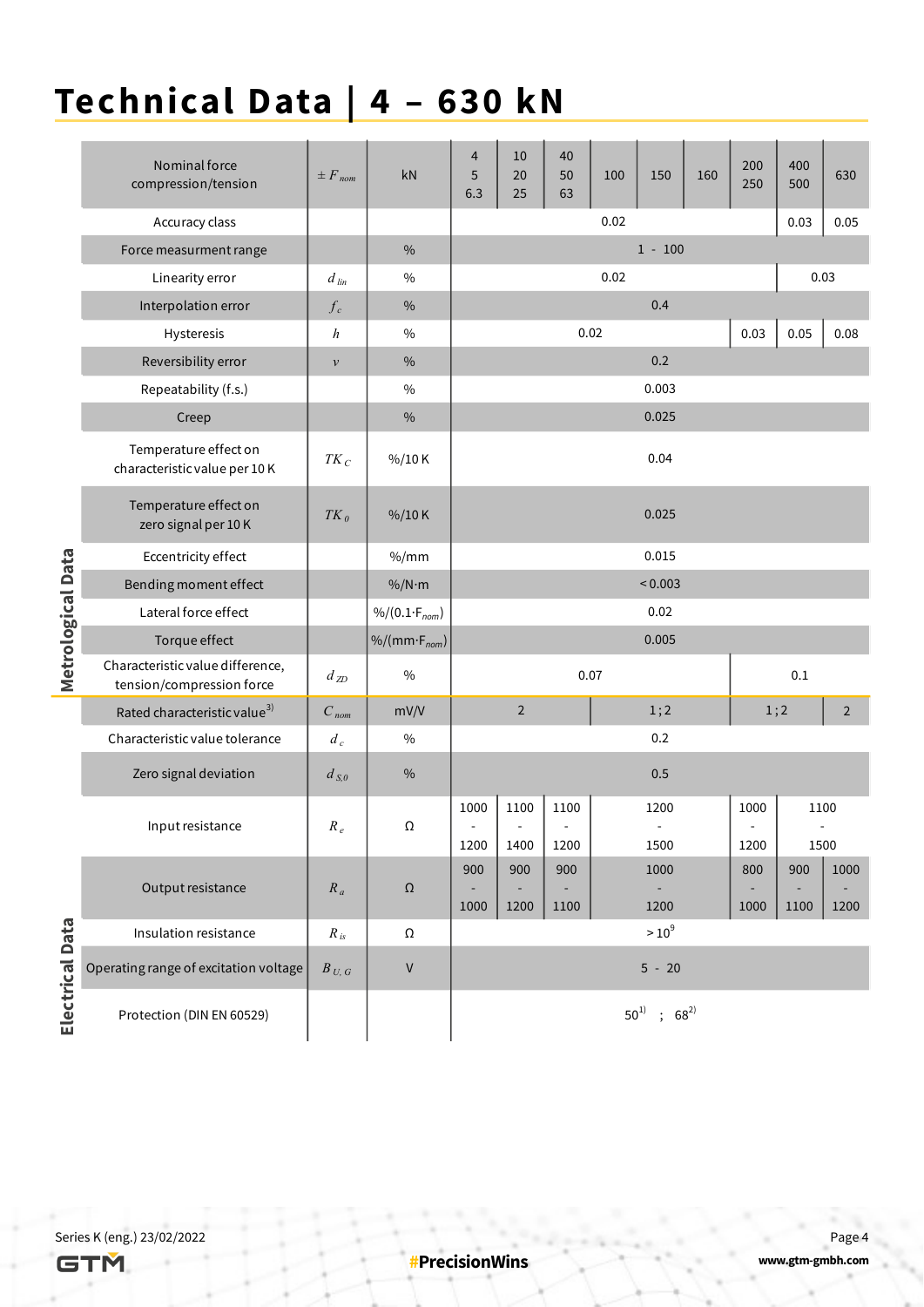#### **Technical Data | 4 – 630 kN**

|                        | Nominal force<br>compression/tension                                               | $\pm F_{nom}$      | kN            | 4<br>5<br>6.3                   | 10<br>20<br>25     | 40<br>50<br>63    | 100  | 150                                  | 160  | 200<br>250   | 400<br>500     | 630  |
|------------------------|------------------------------------------------------------------------------------|--------------------|---------------|---------------------------------|--------------------|-------------------|------|--------------------------------------|------|--------------|----------------|------|
|                        | Rated Displacement <sup>4)</sup>                                                   | $S_{\mathit{nom}}$ | mm            | 0.093<br>0.08<br>0.071<br>0.086 |                    | 0.12              | 0.15 | 0.16                                 | 0.19 | 0.21         | 0.32           |      |
|                        | Spring rigidity <sup>4)</sup>                                                      | $c_{ax}$           | kN/mm         | 43<br>70<br>73                  | 140<br>280<br>350  | 560<br>700<br>890 | 830  | 1000                                 |      | 1050<br>1300 | 1900<br>2400   | 2000 |
|                        | Mass                                                                               | $\boldsymbol{m}$   | kg            | 0.5                             | $\mathbf{1}$       | 1.2               |      | 3.7                                  |      | 10.4         | 20             | 31   |
| <b>Mechanical Data</b> | Proportionate moving mass                                                          | $m_{mess}$         | kg            | 0.12                            | 0.22               | 0.35              |      | 0.8                                  |      |              | $\overline{4}$ | 5    |
|                        | Fundamental resonant frequency <sup>4)</sup>                                       | $f_G$              | kHz           | 3<br>3.5<br>4                   | 4                  | 6.8               | 5    |                                      |      | 3.7          | 4              | 3    |
|                        | Permissible oscillation stress <sup>3)</sup>                                       |                    | $\frac{0}{0}$ | ± 80                            |                    |                   |      |                                      |      |              |                |      |
|                        | Force limit                                                                        |                    | $\frac{0}{0}$ |                                 |                    |                   |      | 150                                  |      |              |                |      |
|                        | <b>Breaking force</b>                                                              |                    | $\frac{0}{0}$ | 300                             |                    |                   |      |                                      |      |              |                |      |
|                        | Lateral force limit                                                                |                    | $\frac{0}{0}$ |                                 |                    |                   |      | 100                                  |      |              |                |      |
|                        | Permissible eccentricity                                                           | $e_G$              | mm            |                                 | 10                 |                   | 15   |                                      |      | 20           |                | 25   |
|                        | Bending moment limit                                                               | $M_{b\,zul}$       | kN·m          | 0.25                            | 0.4<br>$\mathbf 1$ |                   | 3.5  |                                      | 5    | 10           |                | 20   |
| Limits                 | Rated temperature range                                                            | $B_{T, nom}$       | $^{\circ}$ C  |                                 |                    |                   |      | 10<br>60<br>$\overline{\phantom{a}}$ |      |              |                |      |
|                        | $^{\circ}$ C<br>Operating temperature range<br>$B_{T, G}$<br>1) Plug-in connection |                    |               |                                 | $-40 - +120$       |                   |      |                                      |      |              |                |      |

2) Permanent connection

3) Rated characteristic value 1mV/V with permissible oscillation stress ± 100 % available on request.

4) Information for rated characteristic value 2mV/V; 1mV/V available on request.

#### **Miscellaneous**

| Nominal force [kN]<br>compression/tension                                                | 0.2<br>0.5<br>1<br>2.5                                                                                                            | $\overline{4}$<br>5<br>6,3 | 10<br>20<br>25 | 40<br>50<br>63 | 100                      | 150 | 160 | 200<br>250 | 400<br>500 | 630 |
|------------------------------------------------------------------------------------------|-----------------------------------------------------------------------------------------------------------------------------------|----------------------------|----------------|----------------|--------------------------|-----|-----|------------|------------|-----|
| Series K transducer version: flange = $F$                                                |                                                                                                                                   |                            | ✔              |                | $\overline{\phantom{a}}$ | v   |     | v          |            |     |
| Series K transducer version: thread = T                                                  |                                                                                                                                   |                            |                |                |                          |     |     |            |            |     |
| Series K transducer version: thread and flange = B                                       |                                                                                                                                   | √                          |                |                |                          |     |     |            |            |     |
| Measuring principle   bending beam according to the principle<br>of the symetrical spoke |                                                                                                                                   |                            |                |                |                          |     |     |            |            |     |
| Measuring principle   bending ring                                                       |                                                                                                                                   |                            |                |                |                          |     |     |            |            |     |
| Material spring body                                                                     | $0.2$ kN - 0.5 kN: high strenght aluminium alloy   1 kN - 630 kN:<br>alloyed heat treated steel   Other special steels on request |                            |                |                |                          |     |     |            |            |     |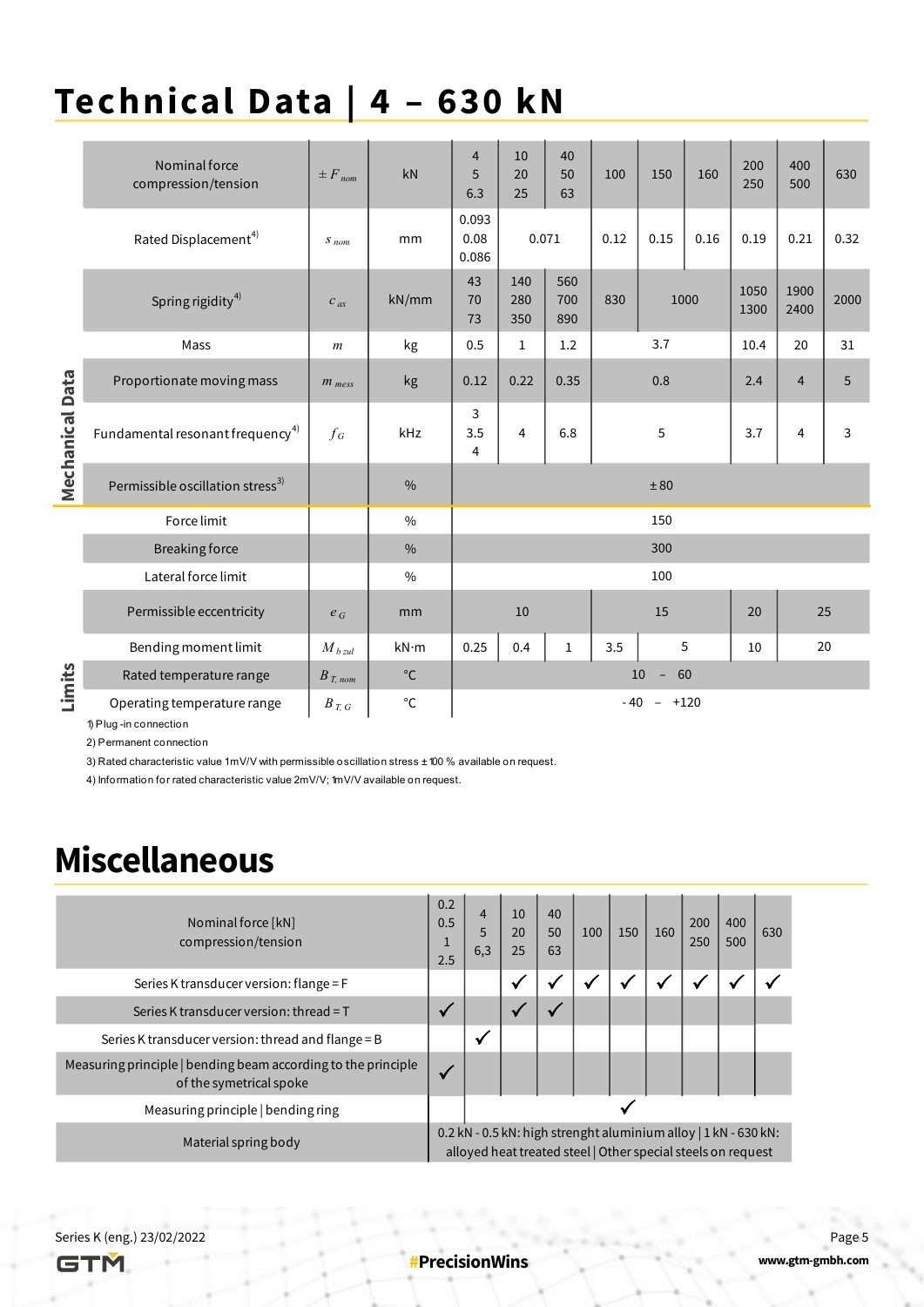# **Cable Connection | 0.2 – 630 kN**



1) View too weldingside

2) Female LEM O S.A. Typ: EGG.1B.307.CLL; M ale: FGG.1B.307.CLA.D72

#### ▶ **Pluggable cable connection**

All standard variants of the series K are equipped with a pluggable LEMO socket. Suitable measuring cables S-CAB / C-CAB are available as accessories.



▶ Plug-in cable connection with shielded measuring cable type SMC (S-CAB-L-5M-F)



#### **▶ Fixed measuring cable**

All configurable variants of the series K are optionally available with fixed measuring cables, e.g. with 5 / 10 m shielded standard measuring cable type SMC or 5 m high / low temperature measuring cables and open cable ends or various connectors for strain gauge measuring amplifier connections.



▶ Fixed shielded measuring cable type SMC with open cable ends



▶ Fixed shielded measuring cable type SMC with connector

▶ Fixed shielded high/low temperatur measu ring cable type TMC with open cable ends



 $\blacktriangleright$  Fixed shielded high/low temperatur measuring cable type TMC with connector



**#PrecisionWins**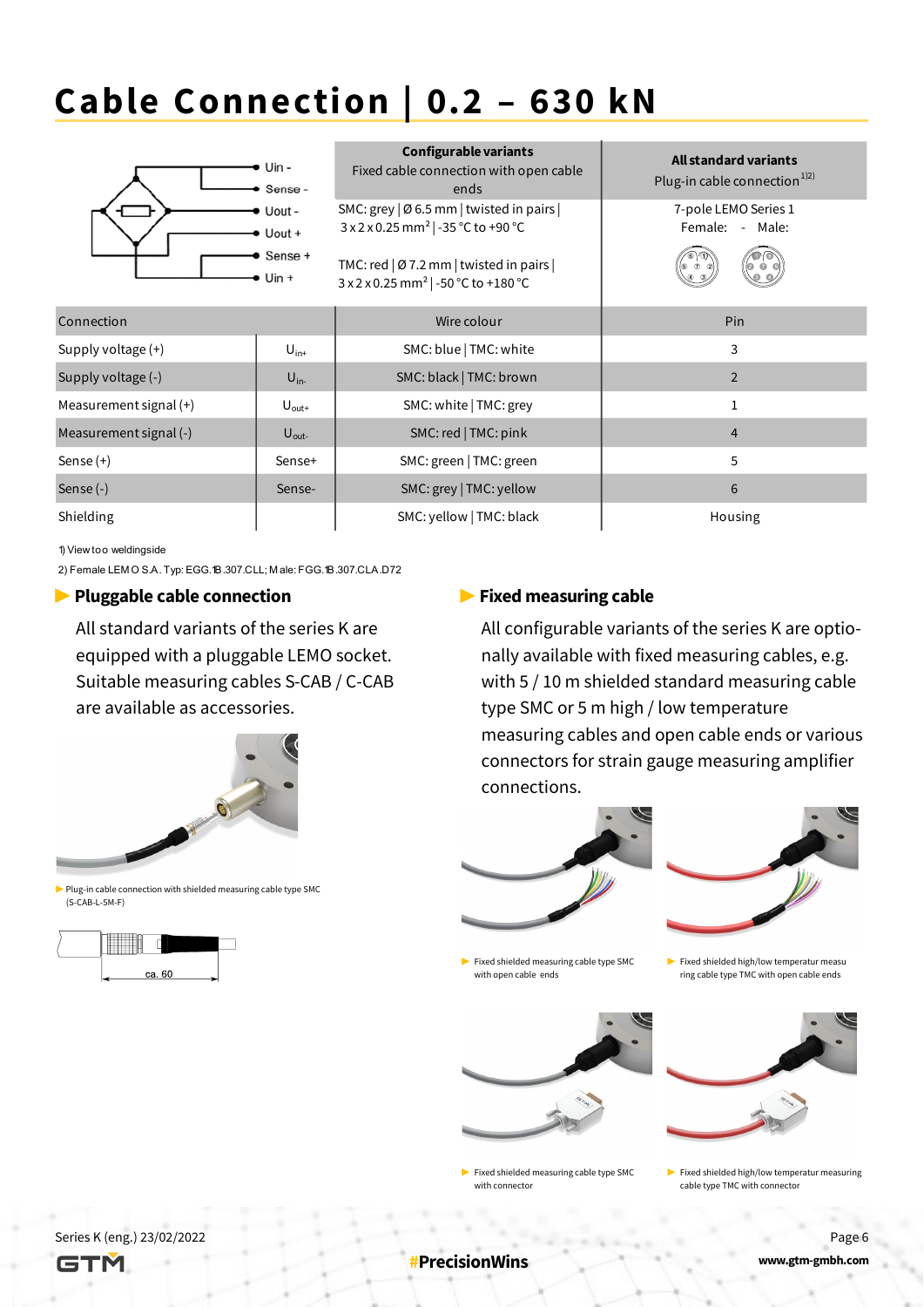#### **Double Bridge | 4 – 630 kN**

 $\triangleright$  For the double measuring bridge (available as configurable variant), the technical data apply equally to both measuring circuits.



# **Bending Moment Measuring Circuits | 4 – 630 kN**

▶ The bending moment measuring circuits (available as configurable variant) Mx and My can be used advantagously with the use of a multi-channel measuring amplifier to control the force application.

|           | Nominal force                                            | $F_{nom}$             | kN                | $4 - 630$<br>(2mV/V) | $100 - 630$<br>(1 mV/V) |  |
|-----------|----------------------------------------------------------|-----------------------|-------------------|----------------------|-------------------------|--|
| $\bullet$ | Rated bending moment                                     | $Mb$ <sub>nom</sub>   | $N \cdot m$       | $F_{nom} \cdot 8$ mm | $F_{nom} \cdot 12$ mm   |  |
|           | Reproducibility                                          | 0.01<br>$\frac{0}{0}$ |                   |                      |                         |  |
|           | Temperature effect<br>on characteristic<br>value per 10K | $TK_C$                | 0.2               |                      |                         |  |
|           | Temperature effect on<br>zero signal per 10K             | $TK_{\theta}$         | $\frac{\%}{10}$ K | 0.2                  |                         |  |
|           | Rated characteristic value                               | $C_{nom}$             | mV/V              | ca. 0.3              |                         |  |
|           | Input resistance                                         | $R_e$                 | $\Omega$          |                      | 400                     |  |
|           | Operating range of<br>excitation voltage                 | $B$ $_{U,\;G}$        | V                 |                      | $5 - 12$                |  |

▶ **Configurable force transducer series K** 

Single bridge | | bending moment measuring ciruits Mx, My | 3 x LEMO push-pull connection sockets (female) | flange version

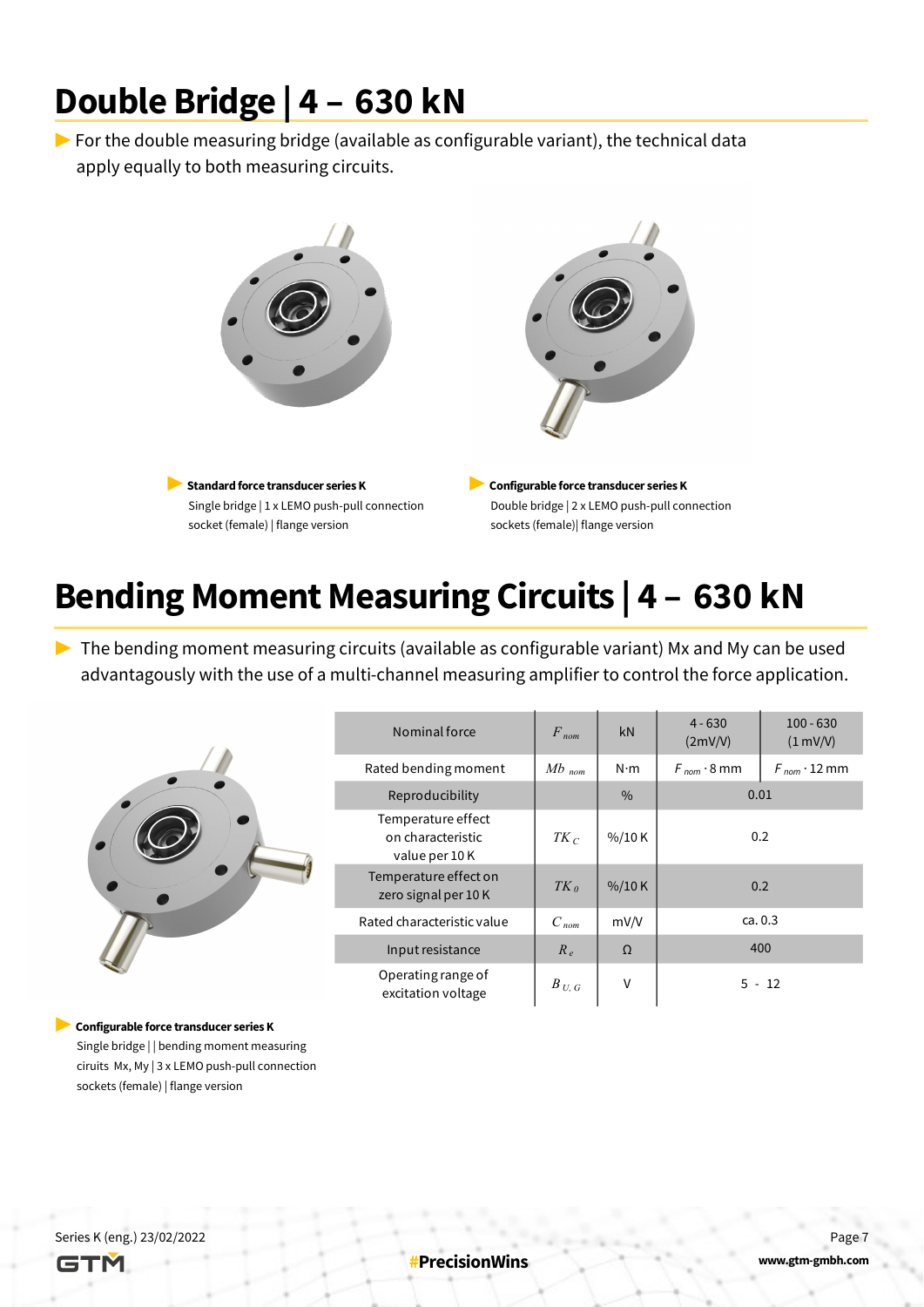# **Dimensions | Threaded Version | 0.2 – 2.5 kN**

- ▶ Force transducer Series K design: thread
- ▶ Transducer design: 0.2 kN 2.5 kN





| Nominal force<br>compression/tension | $\pm F_{nom}$              | kN | 0.2            | 0.5 | $1\,$          | 2.5 |  |
|--------------------------------------|----------------------------|----|----------------|-----|----------------|-----|--|
| Bore                                 | OB <sub>1</sub>            | mm | 5.5            |     |                |     |  |
| Diameter                             | $\mathcal{O}D_I$           | mm | 77             |     |                |     |  |
| Diameter                             | $\mathcal{O}D_2$           | mm | 68-0.1         |     |                |     |  |
| Diameter                             | $\mathcal{O}D_3$           | mm | 15             |     |                |     |  |
| Diameter                             | $\emptyset$ D <sub>4</sub> | mm | $12+0.1$       |     |                |     |  |
| Pitch circle diameter                | $\mathcal{P}_l$            | mm | $67+0.1$       |     |                |     |  |
| Thread                               | $T_I$                      |    | M <sub>8</sub> |     |                |     |  |
| Height                               | $H_I$                      | mm |                |     | 24             |     |  |
| Height                               | $H_2$                      | mm |                |     | 12.5           |     |  |
| Height                               | $H_3$                      | mm |                |     | $\overline{2}$ |     |  |
| Height                               | $H_4$                      | mm |                |     | $\mathbf{1}$   |     |  |
| Height                               | $H_5$                      | mm |                |     | $\overline{2}$ |     |  |
| Angle                                | a <sub>1</sub>             |    |                |     | $60^{\circ}$   |     |  |
| Angle                                | a <sub>2</sub>             |    |                |     | $30^{\circ}$   |     |  |

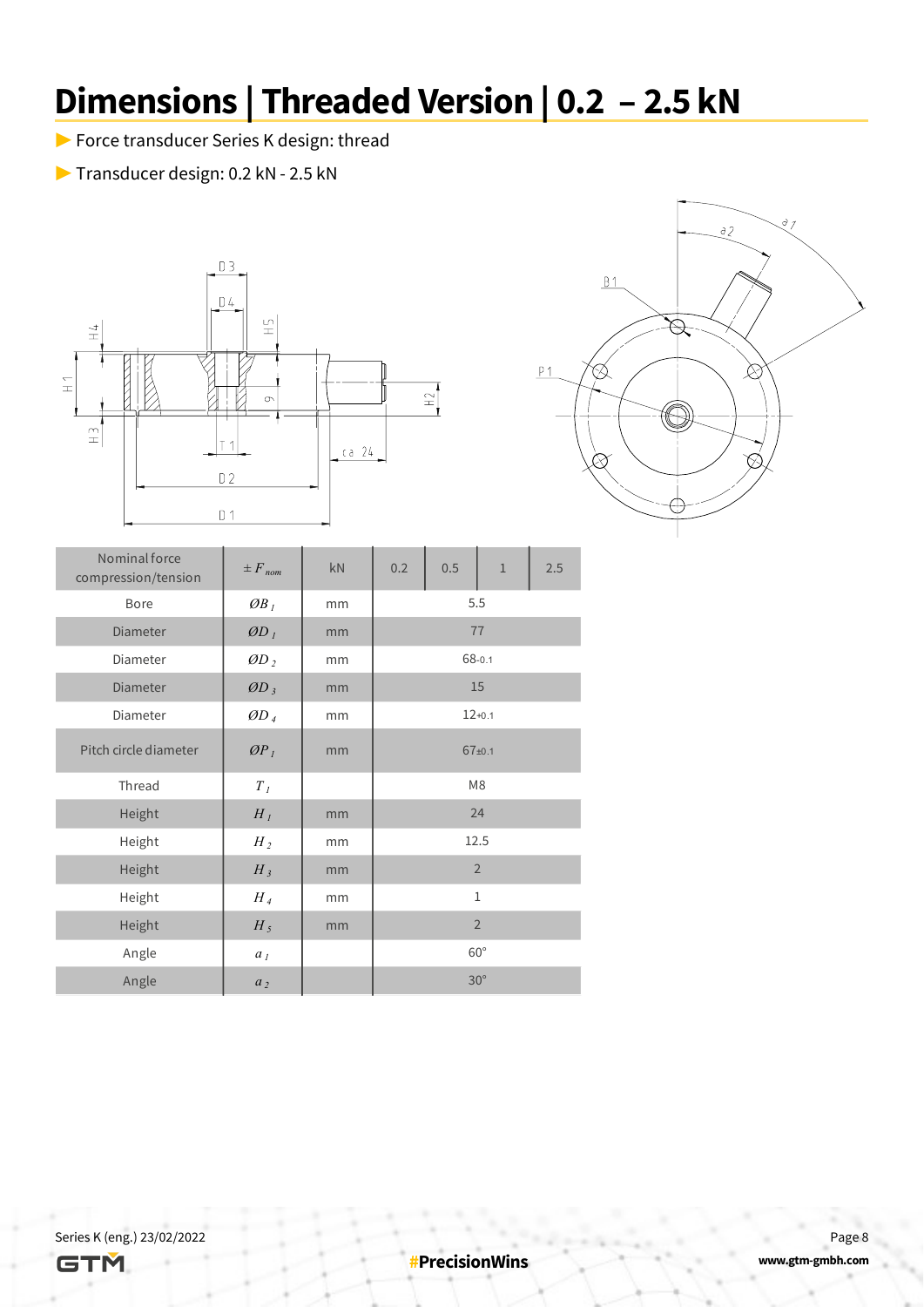### **Dimensions | Flange & Threaded Version | 4 – 6.3 kN**

▶ Force transducer Series K design: flange and thread

▶ Transducer design: 4 kN - 6.3 kN





| Nominal force<br>compression/tension | $\pm F_{nom}$               | kN | $\overline{4}$<br>5<br>6.3 |
|--------------------------------------|-----------------------------|----|----------------------------|
| <b>Bore</b>                          | $\mathcal{O}B$ <sub>1</sub> | mm | 5.3                        |
| <b>Bore</b>                          | OB <sub>2</sub>             | mm | $20+0.1$                   |
| Diameter                             | $\mathcal{O}D_l$            | mm | $77 - 0.1$                 |
| <b>Diameter</b>                      | $ØD_2$                      | mm | 68-0.05                    |
| Diameter                             | $OD_3$                      | mm | 27.3                       |
| <b>Diameter</b>                      | ØD <sub>4</sub>             | mm | $12.7 + 0.05$              |
| Pitch circle diameter                | $\mathcal{O}P_I$            | mm | $67+0.1$                   |
| Pitch circle diameter                | OP <sub>2</sub>             | mm | 20 <sub>±0.1</sub>         |
| Thread                               | $\boldsymbol{T}_I$          |    | $M10 \times 1$             |
| Height                               | $H_I$                       | mm | $26 - 0.1$                 |
| Height                               | $H_2$                       | mm | 13                         |
| Height                               | $H_3$                       | mm | $\overline{2}$             |
| Height                               | $H_4$                       | mm | $\overline{2}$             |
| Height                               | $H_5$                       | mm | 16                         |
| Angle                                | a <sub>1</sub>              |    | $6 \times 60^\circ$        |
| Angle                                | a <sub>2</sub>              |    | $30^\circ$                 |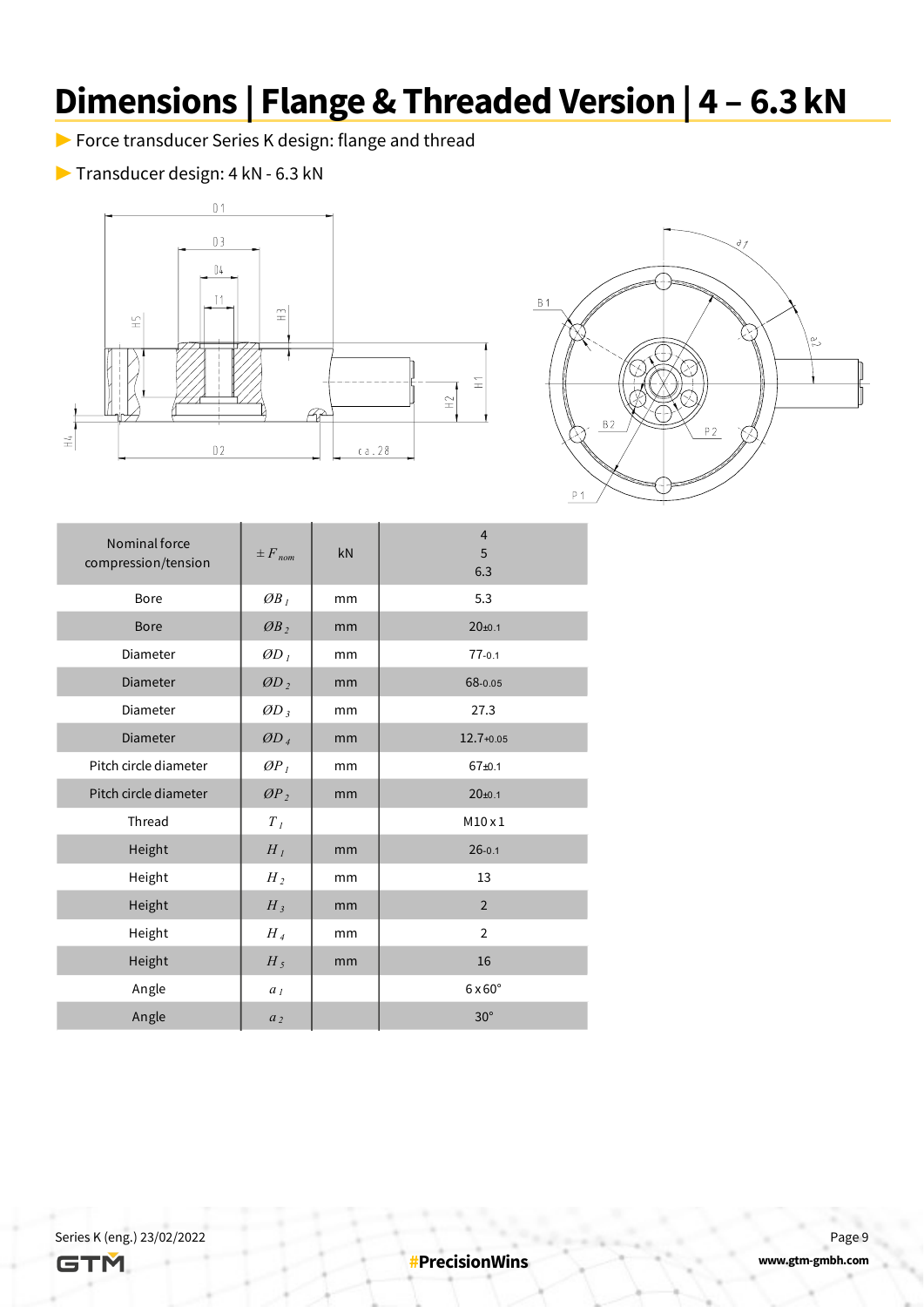# **Dimensions | Threaded Version | 10 – 63 kN**

- ▶ Force transducer Series K design: thread
- ▶ Transducer design: 10 kN 63 kN





| Nominal force<br>compression/tension | $\pm F_{nom}$    | kN | 10<br>20         | 25                  | 40<br>50<br>63 |  |  |
|--------------------------------------|------------------|----|------------------|---------------------|----------------|--|--|
| Bore                                 | $\mathcal{O}B_I$ | mm |                  |                     |                |  |  |
| Diameter                             | $\emptyset D_l$  | mm |                  | $95 - 0.1$          | $101 - 0.1$    |  |  |
| Diameter                             | $\mathcal{O}D_2$ | mm | $81 - 0.1$       | 87,5-0.1            |                |  |  |
| Diameter                             | $\mathcal{O}D_3$ | mm | $40_{-0.1}$      | 38,6-0.1            |                |  |  |
| Pitch circle diameter                | $\mathcal{O}P_I$ | mm | $80 + 0.1$       | $86 + 0.1$          |                |  |  |
| Thread                               | $T_I$            |    | $M20 \times 1.5$ |                     |                |  |  |
| Height                               | $H_I$            | mm |                  | $31 - 0,1$          |                |  |  |
| Height                               | $H_2$            | mm |                  | 18                  |                |  |  |
| Height                               | $H_3$            | mm |                  | $\mathbf{1}$        | 1.5            |  |  |
| Height                               | $H_4$            | mm |                  | $\mathbf{1}$        |                |  |  |
| Angle                                | a <sub>I</sub>   |    |                  | $8 \times 45^\circ$ |                |  |  |
| Angle                                | a <sub>2</sub>   |    | $22.5^\circ$     |                     |                |  |  |

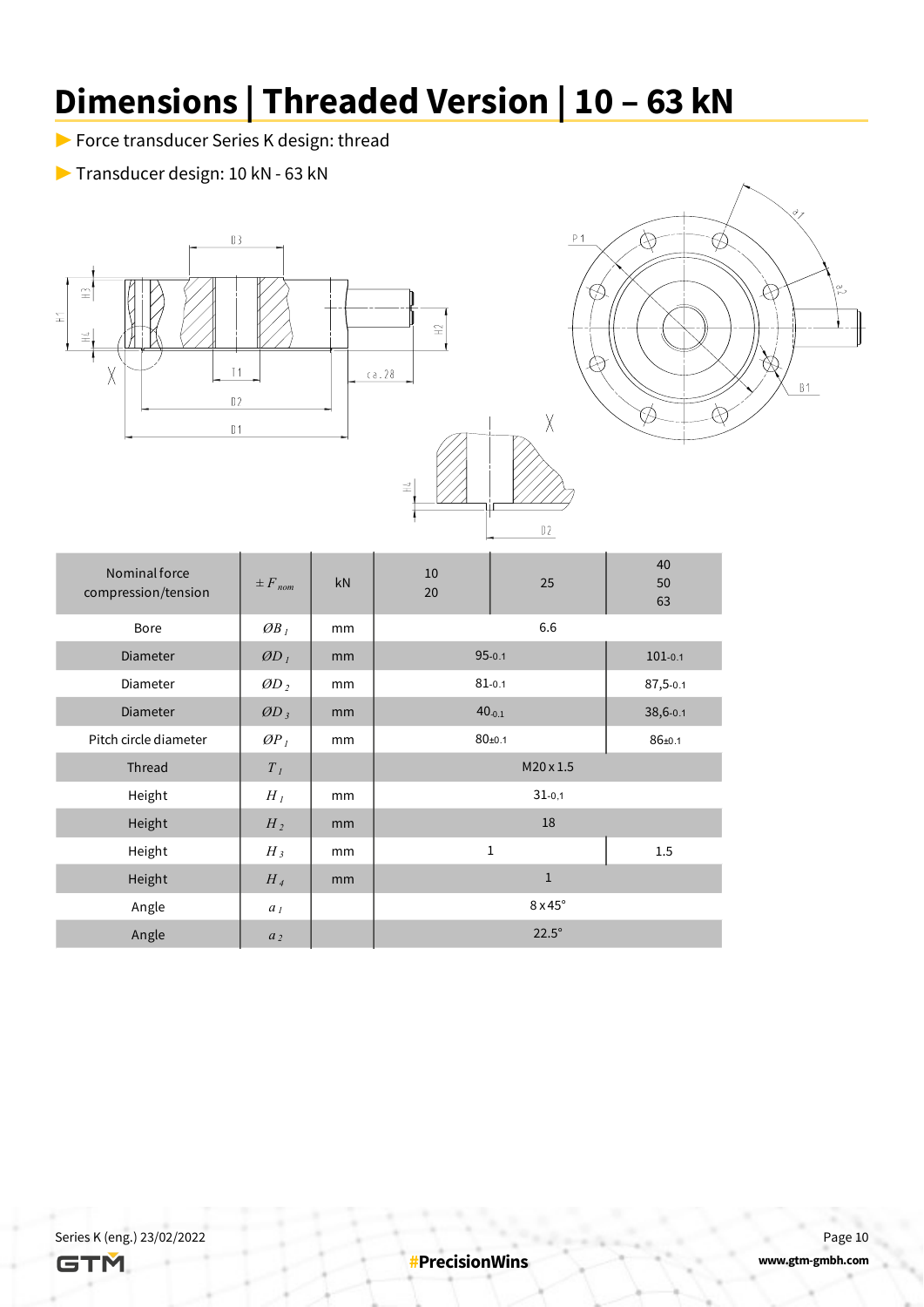# **Dimension | Flange Version | 10 – 160 kN**

- ▶ Force transducer Series K design: flange
- ▶ Transducer design: 10 kN 160 kN





|                                      |                            |    | 士<br>王     | $02\,$              |                |                   |  |
|--------------------------------------|----------------------------|----|------------|---------------------|----------------|-------------------|--|
| Nominal force<br>compression/tension | $\pm F_{nom}$              | kN | 10<br>20   | 25                  | 40<br>50<br>63 | 100<br>150<br>160 |  |
| Bore                                 | OB <sub>1</sub>            | mm |            | 6.6                 |                |                   |  |
| <b>Bore</b>                          | OB <sub>2</sub>            | mm |            | 6.6                 |                | 11                |  |
| <b>Diameter</b>                      | $\mathcal{O}D_l$           | mm |            | $95 - 0.1$          | $101 - 0.1$    | 148-0.1           |  |
| <b>Diameter</b>                      | $OD_2$                     | mm | $81 - 0.1$ |                     | 87,5-0.1       | 131,4-0.1         |  |
| Diameter                             | $\mathcal{O}D_3$           | mm |            | $40 - 0.1$          | 38,6-0.1       | 63                |  |
| Diameter                             | $\emptyset$ D <sub>4</sub> | mm |            | 8H9                 |                | $10+0,1$          |  |
| Pitch circle diameter                | OP <sub>1</sub>            | mm |            | $80+0.1$            | $86 + 0.1$     | $130 + 0.1$       |  |
| Pitch circle diameter                | OP <sub>2</sub>            | mm |            | $30 + 0.1$          |                | $45 + 0.1$        |  |
| Height                               | $H_I$                      | mm |            | $31 - 0.1$          |                | $49 - 0.1$        |  |
| Height                               | $H_2$                      | mm |            | 18                  |                | 25                |  |
| Height                               | $H_3$                      | mm |            | 1                   | 1.5            | 0.5               |  |
| Height                               | $H_4$                      | mm |            |                     | $1\,$          |                   |  |
| Angle                                | a <sub>1</sub>             |    |            | $8 \times 45^\circ$ |                |                   |  |
| Angle                                | a <sub>2</sub>             |    |            | $22.5^\circ$        |                |                   |  |

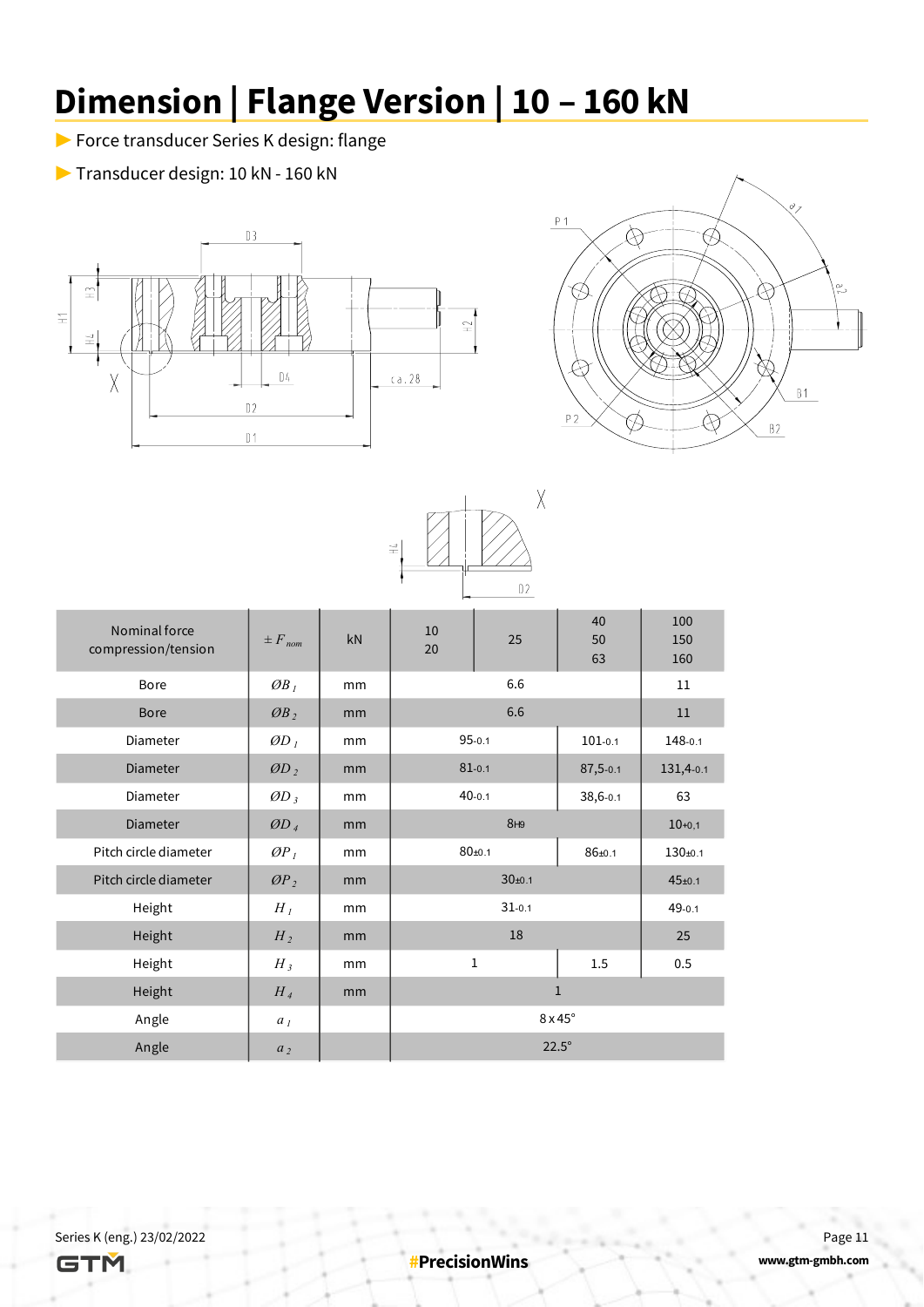# **Dimension | Flange Version | 200 – 630 kN**

- ▶ Force transducer Series K design: flange
- ▶ Transducer design: 200 kN 630 kN





Series K (eng.) 23/02/2022 Page 12

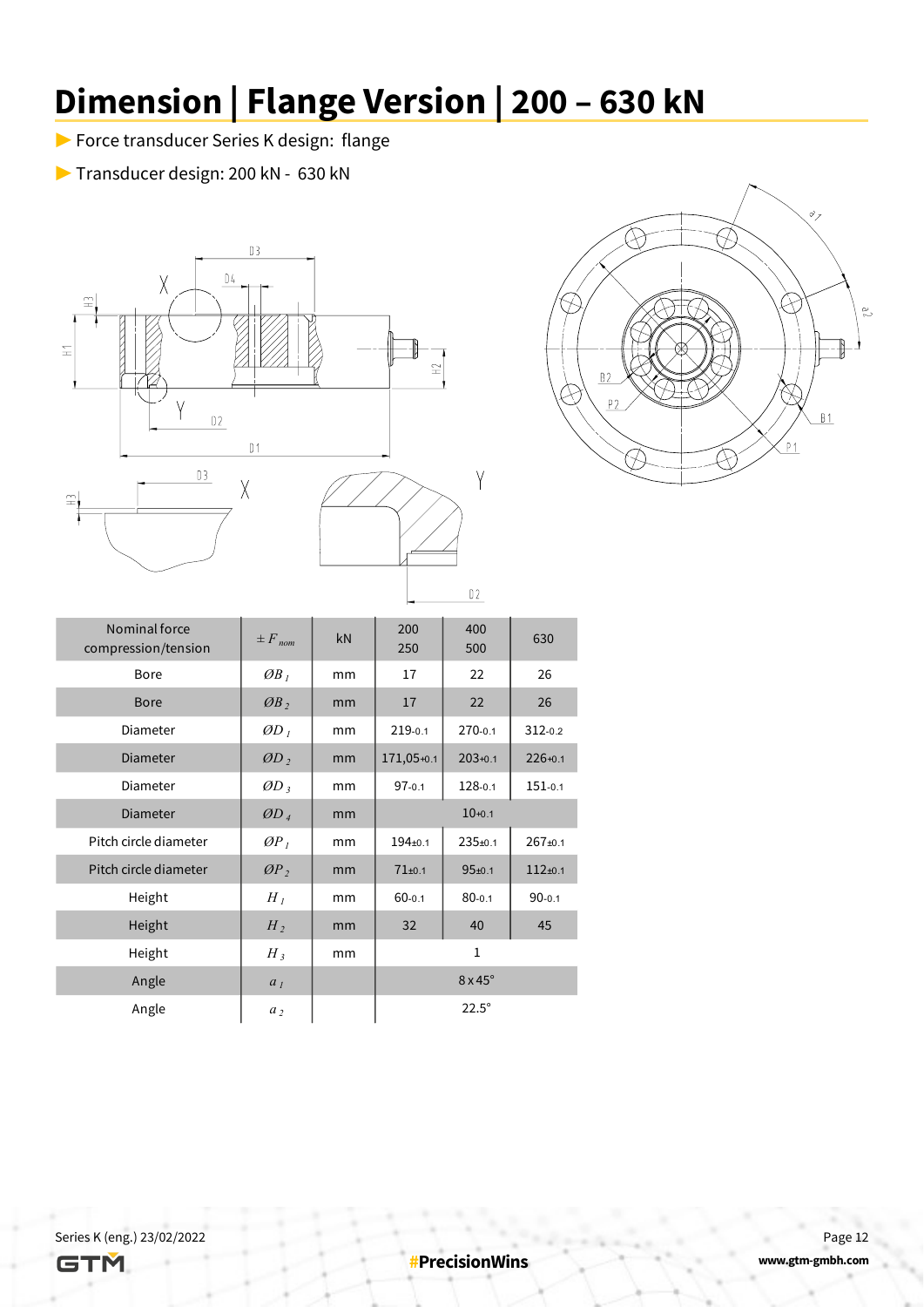## **Order Numbers | Standard Variants**

 $\triangleright$  Force transducer Series K | standard variants available at short notice

| Nominal force | <b>Description</b>                                                       | Order number |
|---------------|--------------------------------------------------------------------------|--------------|
| 200 N         | Standard force transducer series K   0.2 kN   threaded version           | S-K-K200-T   |
| 500 N         | Standard force transducer series K   0.5 kN   threaded version           | S-K-K500-T   |
| $1$ kN        | Standard force transducer series K   1 kN   threaded version             | S-K-1K00-T   |
| 2.5 kN        | Standard force transducer series K   2.5 kN   threaded version           | S-K-2K50-T   |
| 5 kN          | Standard force transducer series K   5 kN   threaded and flanged version | S-K-5K00-B   |
| 10 kN         | Standard force transducer series K   10 kN   flange version              | S-K-10K0-F   |
| 10 kN         | Standard force transducer series K   10 kN   threaded version            | S-K-10K0-T   |
| 20 kN         | Standard force transducer series K   20 kN   flange version              | S-K-20K0-F   |
| 20 kN         | Standard force transducer series K   20 kN   threaded version            | S-K-20K0-T   |
| 25 kN         | Standard force transducer series K   25 kN   flange version              | S-K-25K0-F   |
| 25 kN         | Standard force transducer series K   25 kN   threaded version            | S-K-25K0-T   |
| 40 kN         | Standard force transducer series K   40 kN   flange version              | S-K-40K0-F   |
| 50 kN         | Standard force transducer series K   50 kN   flange version              | S-K-50K0-F   |
| 50 kN         | Standard force transducer series K   50 kN   threaded version            | S-K-50K0-T   |
| 63 kN         | Standard force transducer series K   63 kN   flange version              | S-K-63K0-F   |
| 63 kN         | Standard force transducer series K   63 kN   threaded version            | S-K-63K0-T   |
| 100 kN        | Standard force transducer series K   100 kN   flange version             | S-K-100K-F   |
| 150 kN        | Standard force transducer series K   150 kN   flange version             | S-K-150K-F   |
| 200 kN        | Standard force transducer series K   200 kN   flange version             | S-K-200K-F   |
| 250 kN        | Standard force transducer series K   250 kN   flange version             | S-K-250K-F   |
| 500 kN        | Standard force transducer series K   500 kN   flange version             | S-K-500K-F   |
| 630 kN        | Standard force transducer series K   630 kN   flange version             | S-K-630K-F   |

Note: all standard versions always (1) without attachments (2) no plug protection (3) 2 mV/V (4) single measuring bridge (5) standard temperature range (6) 1xLEM O connection socket 7-pin push-pull | no measuring cables included 

Series K (eng.) 23/02/2022 Page 13

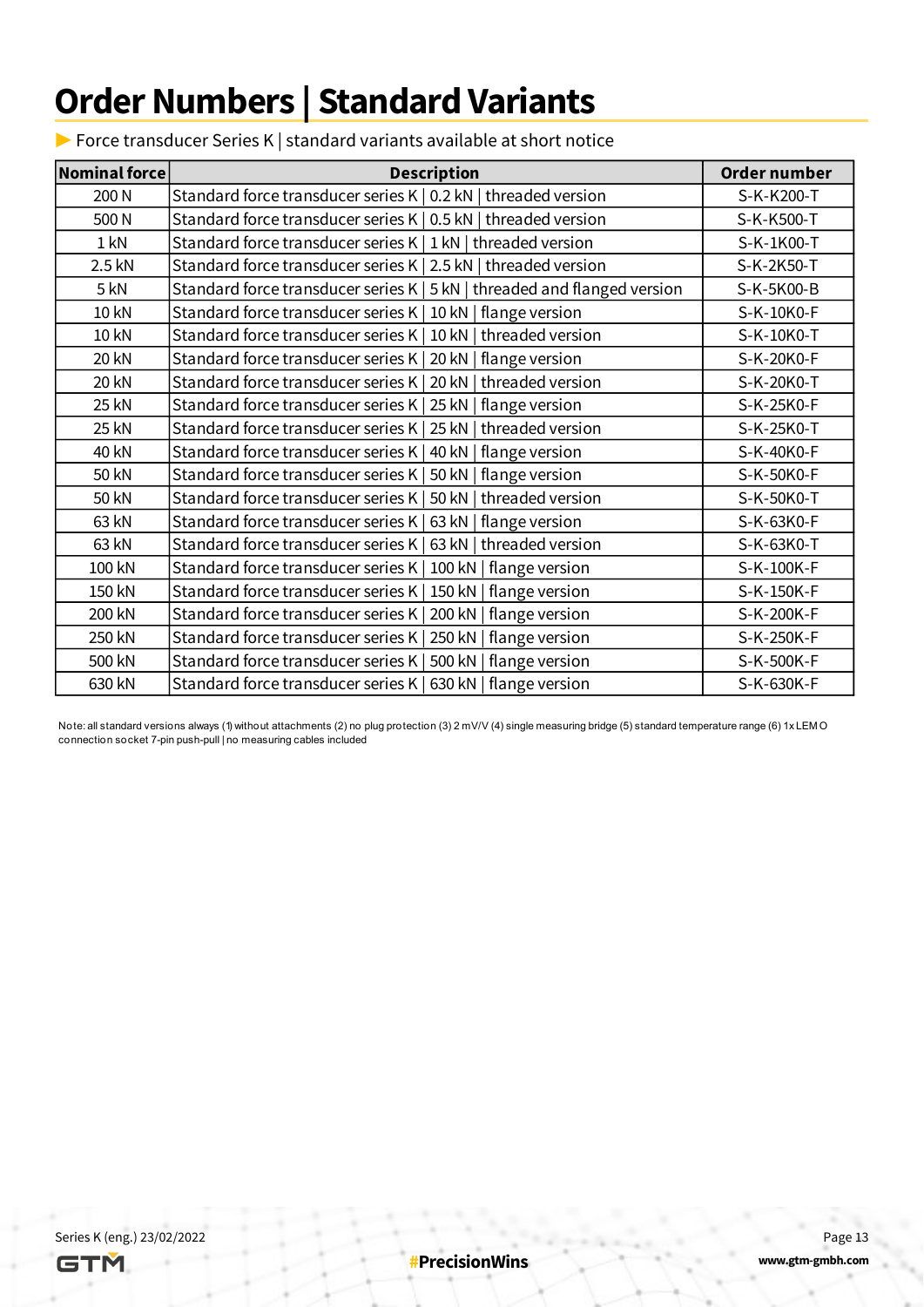## **Order Numbers | Configurable Variants**

▶ Force transducer Series K | configurable variants

| <b>Item</b>                              | Code           | <b>Description</b>                                                                |
|------------------------------------------|----------------|-----------------------------------------------------------------------------------|
| Force Transducer Series K                | C-K            | Configurable force transducer series K                                            |
|                                          | K200           | 200 N                                                                             |
|                                          | K500           | 500N                                                                              |
|                                          | 1K00           | $1$ kN                                                                            |
|                                          | 2K50           | 2.5 kN                                                                            |
|                                          | 4K00           | 4 kN                                                                              |
|                                          | 5K00           | 5 kN                                                                              |
|                                          | 6K30           | 6.3 kN                                                                            |
|                                          | 10K0           | 10 kN                                                                             |
|                                          | 20K0           | <b>20 kN</b>                                                                      |
|                                          | 25K0           | <b>25 kN</b>                                                                      |
| Nominal Force                            | 40K0           | 40 kN                                                                             |
|                                          | 50K0           | 50 kN                                                                             |
|                                          | 63K0           | 63 kN                                                                             |
|                                          | 100K           | 100 kN                                                                            |
|                                          | 150K           | 150 kN                                                                            |
|                                          | 160K           | 160 kN                                                                            |
|                                          | 200K           | 200 kN                                                                            |
|                                          | 250K           | 250 kN                                                                            |
|                                          | 400K           | 400 kN                                                                            |
|                                          | 500K           | 500 kN                                                                            |
|                                          | 630K           | 630 kN                                                                            |
|                                          | F              | Flange                                                                            |
| Mechanical design                        | Т              | Thread                                                                            |
|                                          | B              | Flange and thread                                                                 |
|                                          | N              | No mounting parts                                                                 |
| Mounting adapter                         | Y              | With mounting parts                                                               |
|                                          | N              | No plug protection                                                                |
| Plug protection                          | ΙY             | With plug protection                                                              |
|                                          | $\overline{2}$ | $2$ mV/V                                                                          |
| Nominal sensitivity                      | $\overline{1}$ | $1 \text{ mV/V}$                                                                  |
|                                          | SB             | Single bridge                                                                     |
| Single or double measuring bridge        | DB             | Double bridge                                                                     |
| Bending moment measuring circuits Mx, My | NO             | No bending moment measuring circuits Mx, My                                       |
|                                          | <b>BM</b>      | Bending moment measuring circuits Mx, My                                          |
|                                          | S              | Standard temp. range   +10°C - +60°C                                              |
|                                          | E              | Extended temp. range   +10°C - ≤ +120°C   temperature adjustment                  |
|                                          |                | Low and extended temp. range   -40°C - ≤ +120°C   temp. adjustment   low temp.    |
|                                          |                | protective measures                                                               |
| Temperature range                        |                | High temp. range   +10°C - +180°C   temp. adjustment   high temp. protective      |
|                                          | H              | measures                                                                          |
|                                          |                | High and low temp. range   -40°C - +180°C   temp. adjustment   high and low temp. |
|                                          | B              | protective measures                                                               |
|                                          | $\mathsf P$    | LEMO connection sockets(s)   7-pole   push-pull   on all measuring circuits       |
| Electrical transducer connection         | A              | 1x5m   fixed standard measuring cable type SMC   on all measuring circuits        |
| (for all selected measuring circuits)    | B              | 1 x 10 m   fixed standard measuring cable type SMC   on all measuring circuits    |
|                                          | $\vert$ S      | 1 x 5 m   fixed high/low temperature measuring cable type TMC   on all measuring  |
|                                          | P              | LEMO connection sockets(s) selected   no fixed measuring cable(s)                 |
|                                          | F              | Free cable ends                                                                   |
| Cable connection type                    | Α              | D-Sub 9-pole plug                                                                 |
| (for all selected measuring circuits)    | B              | D-Sub 15-pole plug                                                                |
|                                          | C              | MS 7-pole plug                                                                    |
|                                          | M              | M128-pole plug (for in-line amplifier series ILA)                                 |

#### Order-Example

| IC I | - K  - 630K - F | -IN                                       | l-IN                  |           | -IDB          | - NO                           |                            | -11                  |            |
|------|-----------------|-------------------------------------------|-----------------------|-----------|---------------|--------------------------------|----------------------------|----------------------|------------|
|      | 630 kN flange   | l no<br><b>mounting</b><br><b>I</b> parts | no plug<br>protection | $12$ mV/V | double bridge | no bending moment Mx,<br>l M v | standard<br>temperatur SMC | 5 m fixed cable type | Ifree ends |

Series K (eng.) 23/02/2022 Page 14

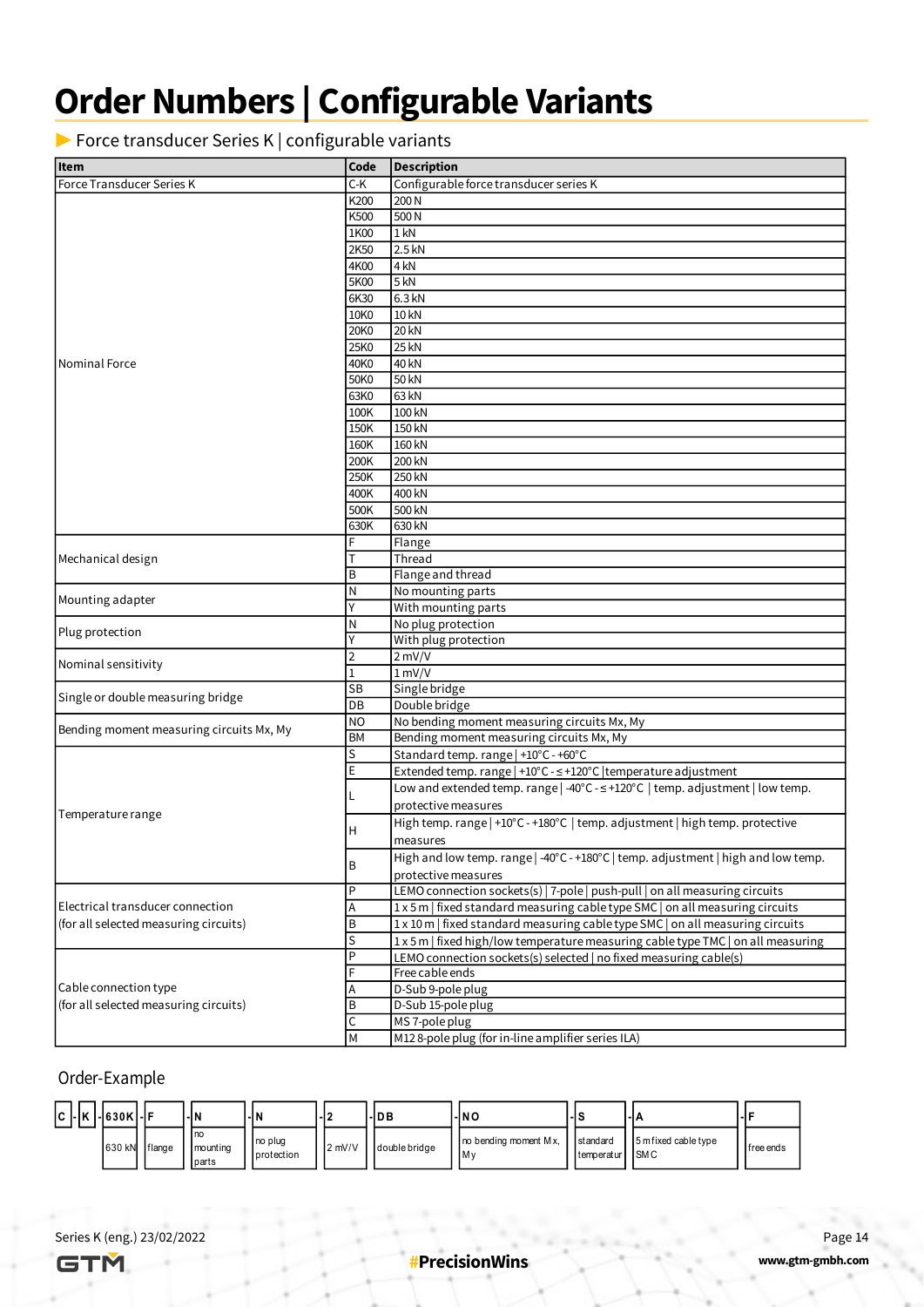# **Order Numbers | Configurable Variants**

| Item                       | <b>Description</b>                                                                                                                                                                                                                             |
|----------------------------|------------------------------------------------------------------------------------------------------------------------------------------------------------------------------------------------------------------------------------------------|
| Mechanical design          | The series K force transducer has different mechanical interfaces depending on the nominal load.                                                                                                                                               |
|                            | $F =$ Flange version   nominal load: 10 - 630 kN                                                                                                                                                                                               |
|                            | T = Threaded version   nominal load: 0.2 - 2.5 kN and 10 - 63 kN                                                                                                                                                                               |
|                            | B = Flange & threaded version   nominal load: 4 - 6.3 kN                                                                                                                                                                                       |
| <b>Mounting adapter</b>    | Depending on the nominal load, the force transducer series K can be equipped with additional attachments. The                                                                                                                                  |
|                            | attachments are all pre-assembled at the factory.                                                                                                                                                                                              |
|                            | - Nominal load: 0.2 - 2.5 kN with base plate M8   screwed                                                                                                                                                                                      |
|                            | Nominal load: 4 - 6.3 with base plate M10x1   screwed \                                                                                                                                                                                        |
|                            | Nominal load: 10 - 63 kN with base plate M20x1.5   screwed ›                                                                                                                                                                                   |
|                            | Nominal load: 100 - 160 kN with base plate and thread adapter M30x2   screwed                                                                                                                                                                  |
|                            | Nominal load: 200 - 250 kN with base plate and threaded adapter M42x3   screwed                                                                                                                                                                |
|                            | Nominal load: 400 - 500 kN with base plate and threaded adapter M56x4   screwed                                                                                                                                                                |
|                            | Nominal load: 630 kN with base plate and threaded adapter M56x4   screwed                                                                                                                                                                      |
| <b>Plug protection</b>     | In special cases it may be necessary to additionally equip the electrical connections on the force transducer series K with                                                                                                                    |
|                            | a protective profile around the plug connection. Dimensions depending on nominal load.                                                                                                                                                         |
| <b>Nominal sensitivity</b> | The series K force transducer is specified for a permissible osccilation stress ±80% (@2 mV/V). For the nominal forces 100                                                                                                                     |
|                            | kN - 500 kN the option nominal value 1 mV/V can be selected. This allows a permissible osccilation stress of $\pm 100\%$ (@1                                                                                                                   |
|                            | mV/V) to be achieved for these nominal force ranges.                                                                                                                                                                                           |
|                            |                                                                                                                                                                                                                                                |
| <b>Single or double</b>    | For redundancy reasons, it is necessary, for example in safety-relevant applications, to check the safety-relevant integrity                                                                                                                   |
| measuring bridge           | of the measuring signal by means of a second measuring bridge (functional redundancy in the same force transducer). Via                                                                                                                        |
| 4 - 630 kN                 | two separate measuring amplifier channels, two series K force transducers output signals are processed and evaluated                                                                                                                           |
|                            | independently of each other. This makes it possible to connect two measuring amplifiers with different characteristics<br>(DC / CF). The second redundant measuring circuit is characterised by no crosstalk between the channels at different |
|                            | carrier frequencies. The selection of a double measuring bridge affects the number of connection sockets and measuring                                                                                                                         |
|                            | cables (if selected).                                                                                                                                                                                                                          |
|                            |                                                                                                                                                                                                                                                |
| <b>Bending moment</b>      | The series K force transducer can be optionally equipped with bending moment measuring circuits. The additional                                                                                                                                |
| measuring circuits         | bending moment measuring circuits can be measured to control the horizontal bending moments Mx and My and can be                                                                                                                               |
| Mx, My                     | provided as separate channels. The selection of bending moment measuring circuits affects the number of connection                                                                                                                             |
| 4 - 630 kN                 | sockets and measuring cables (if selected).                                                                                                                                                                                                    |
| Temperature range          | The selection of the temperature range has an effect on the feature electrical transducer connection / measuring cables,                                                                                                                       |
|                            | additonal temperature compensation and additional protective measures for high and / or low temperature ranges.                                                                                                                                |
|                            | $S$ = For the standard temperature range +10°C - +60°C shielded measuring cables type SMC are used.                                                                                                                                            |
|                            | E = For the extended temperature range +10°C - ? +120°C shielded high/low temperature measuring cables type TMC are                                                                                                                            |
|                            | used additional temperature compensation                                                                                                                                                                                                       |
|                            | L = For the low and extended temperature range -40°C - ? +120°C shielded high/low temperature measuring cables type TMC                                                                                                                        |
|                            | are used   additional temperature compensation   additional protective measures for use in the low temperature range                                                                                                                           |
|                            | H = For the high temperature range +10° - +180°C shielded high/low temperature measuring cables type TMC are used                                                                                                                              |
|                            | additional temperature compensation   additional protective measures for use in the high temperature range<br>B = For the high and low temperature range -40° - +180°C shielded high/low temperature measuring cables type TMC are             |
|                            | used   additional temperature compensation   additional protective measures for use in the high and low temperature                                                                                                                            |
|                            | range                                                                                                                                                                                                                                          |
|                            | Note: temperature compensation ensures that the series K force transducer fullfills the metrological characteristics over                                                                                                                      |
|                            | the selected temperature range.                                                                                                                                                                                                                |
|                            |                                                                                                                                                                                                                                                |
|                            |                                                                                                                                                                                                                                                |
| <b>Electrical</b>          | The series K force transducer can be configured with fixed push-pull connection plugs (female) or fixed cables (type SMC or                                                                                                                    |
| transducer                 | TMC) in different lengths.                                                                                                                                                                                                                     |
| connection                 | P = LEMO connection socket(s)   7-pole   push-pull                                                                                                                                                                                             |
|                            | $A = 5m$   fixed standard measuring cable type SMC                                                                                                                                                                                             |
|                            | $B = 10$ m   fixed standard measuring cable type SMC                                                                                                                                                                                           |
|                            | $S = 5$ m   fixed high/low temperature measuring cable type TMC                                                                                                                                                                                |
|                            | Notes:                                                                                                                                                                                                                                         |
|                            | The number of connection plugs and measuring cables results from the number of selected measuring bridges. The type of                                                                                                                         |
|                            | measuring cable depends on the selected temperature range.                                                                                                                                                                                     |
| <b>Cable connection</b>    | If the series K force transducer is configured with fixed measuring cables, different connector types for strain-gauge                                                                                                                         |
| type                       | measuring amplifiers can be selected in addition to open cable ends. The assembly of the selected connectors is carried                                                                                                                        |
|                            | out by GTM. The force transducer can be connected directly to a measuring amplifier.                                                                                                                                                           |
|                            | $P = LEMO$ push-pull connection socket(s)   no fixed measuring cables                                                                                                                                                                          |
|                            | $F =$ free cable ends   on all configured measuring circuits                                                                                                                                                                                   |
|                            | $A = D-Sub 9$ -pin   on all configured measuring circuits                                                                                                                                                                                      |
|                            | $B = D-Sub 15$ -pin   on all configured measuring circuits                                                                                                                                                                                     |
|                            | $C = MS$ 7-pole   on all configured measuring circuits                                                                                                                                                                                         |
|                            | $M = M128-pole$ on all configured measuring circuits                                                                                                                                                                                           |

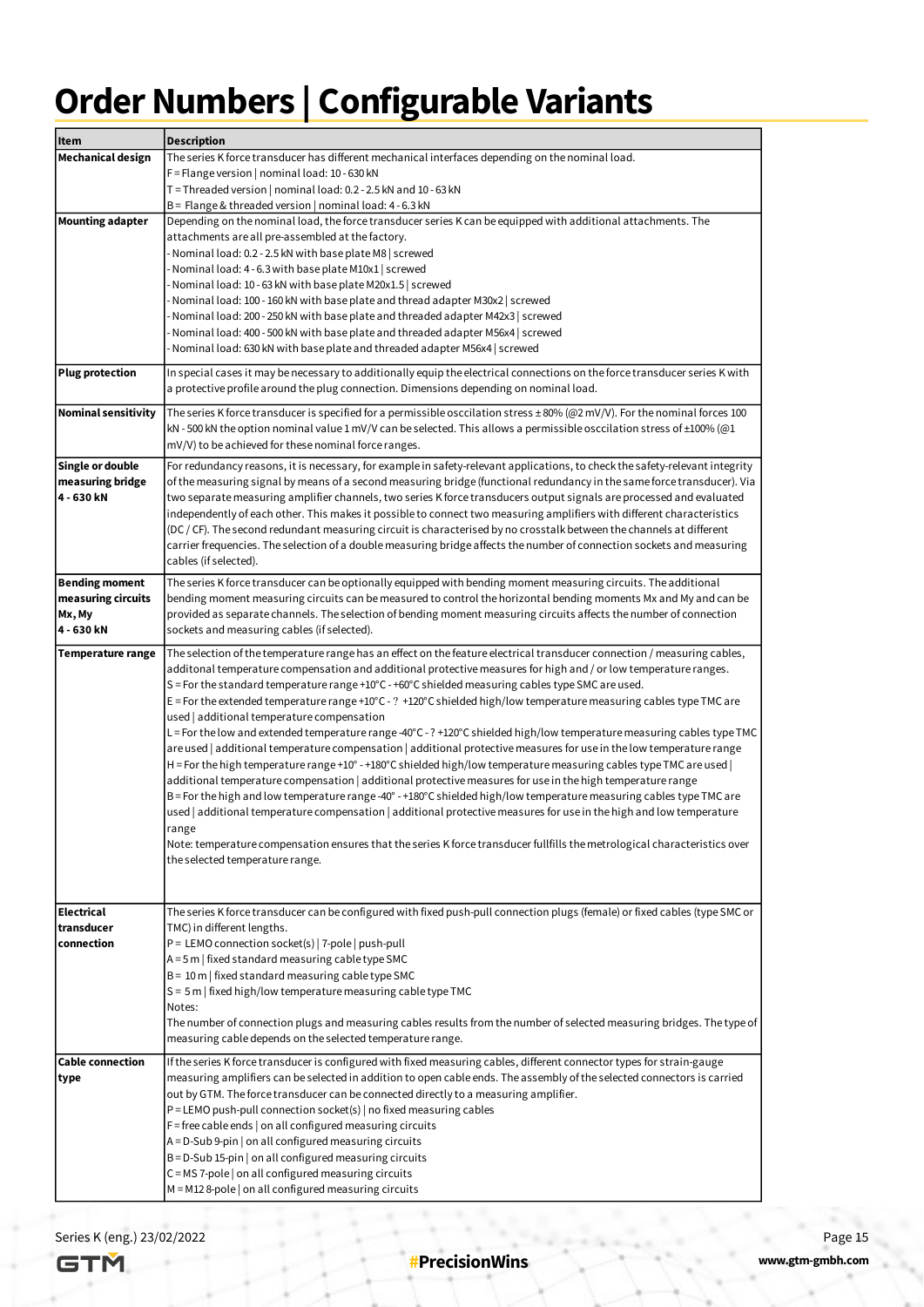# **Order Numbers | Accessories**

| <b>Description</b>                                                                                                                                                                                                                                                           | Order number                 |
|------------------------------------------------------------------------------------------------------------------------------------------------------------------------------------------------------------------------------------------------------------------------------|------------------------------|
| <b>Measuring cable</b>                                                                                                                                                                                                                                                       |                              |
| Standard measuring cable   grey   5 m   shielded and twisted in pairs   cable sheath $\varnothing$ 6.5<br>mm   6-wire technology   transducer connection: straight plug (male) type LEMO 7-pole<br>push-pull   cable end amplifier: open                                     | S-CAB-SMC-L-5M-F             |
| Standard measuring cable   grey   5 m   shielded and twisted in pairs   cable sheath $\emptyset$ 6.5<br>mm   6-wire technology   transducer connection for series DR force and acceleration<br>connection: straight bayonet plug (female) 6-pole   cable end amplifier: open | S-CAB-SMC-B-5M-F             |
| Double-shielded measuring cable   yellow   5 m   double shielded and twisted in pairs  <br>cable sheath Ø 6.5 mm   6-wire technology   transducer connection: straight plug (male)<br>type LEMO 7-pole push-pull (male)   cable end amplifier: open                          | S-CAB-DMC-L-5M-F             |
| Temperature-resistant measuring cable   red   5 m   shielded and twisted in pairs   cable<br>sheath Ø 7.2 mm   6-wire technology   transducer connection: straight plug (male) type<br>LEMO 7-pole push-pull (male)   cable end amplifier: open                              | S-CAB-TMC-L-5M-F             |
| High flexible measuring cable   black   5 m   double shielded and twisted in pairs   cable<br>sheath Ø 2.9 mm   6-wire technology   transducer connection: straight plug (male) type<br>LEMO 7-pole push-pull (male)   cable end amplifier: open                             | S-CAB-FMC-L-5M-F             |
| Configurable measuring cable type SMC, DMC, TMC, FMC   in different lengths   with<br>different connectors                                                                                                                                                                   | $C-CAB$ -                    |
| Series K   Base plate (1 piece)                                                                                                                                                                                                                                              |                              |
| Series K   0.2 - 0.5 kN   base plate                                                                                                                                                                                                                                         | S-MA-K-BP-00                 |
| Series K   1 - 2.5 kN  <br>base plate                                                                                                                                                                                                                                        | S-MA-K-BP-01                 |
| Series K   4 - 6.3 kN   base plate                                                                                                                                                                                                                                           | S-MA-K-BP-02                 |
| Series K   10 - 25 kN   base plate                                                                                                                                                                                                                                           | S-MA-K-BP-03                 |
| Series K   40 - 63 kN   base plate                                                                                                                                                                                                                                           | S-MA-K-BP-04                 |
| Series K   100 - 160 kN   base plate                                                                                                                                                                                                                                         | S-MA-K-BP-05                 |
| Series K   200 - 250 kN   base plate                                                                                                                                                                                                                                         | S-MA-K-BP-06                 |
| Series K   400 - 500 kN   base plate                                                                                                                                                                                                                                         | S-MA-K-BP-07                 |
| Series K   630 kN   base plate                                                                                                                                                                                                                                               | S-MA-K-BP-08                 |
| Note: 0.2 - 0.5 kN   Material: aluminium                                                                                                                                                                                                                                     |                              |
| Series K   bolts outer hole circle (1 set)                                                                                                                                                                                                                                   |                              |
| Series K   0.2 - 0.5 kN   bolts set outer hole circle                                                                                                                                                                                                                        | S-MA-K-BO-00                 |
| Series K   1 - 2.5 kN   bolts set outer hole circle                                                                                                                                                                                                                          | S-MA-K-BO-01                 |
| Series K   4 - 6.3 kN   bolts set outer hole circle                                                                                                                                                                                                                          | S-MA-K-BO-02                 |
| Series K   10 - 63 kN   bolts set outer hole circle                                                                                                                                                                                                                          | S-MA-K-BO-03<br>S-MA-K-BO-04 |
| Series K   100 - 160 kN   bolts set outer hole circle<br>Series K   200 - 250 kN   bolts set outer hole circle                                                                                                                                                               | S-MA-K-BO-05                 |
| Series K   400 - 500 kN   bolts set outer hole circle                                                                                                                                                                                                                        | S-MA-K-BO-06                 |
| Series K   630 kN   bolts set outer hole circle                                                                                                                                                                                                                              | S-MA-K-BO-07                 |
| Note: 1 set for mounting the foot plate over outer hole circle                                                                                                                                                                                                               |                              |
|                                                                                                                                                                                                                                                                              |                              |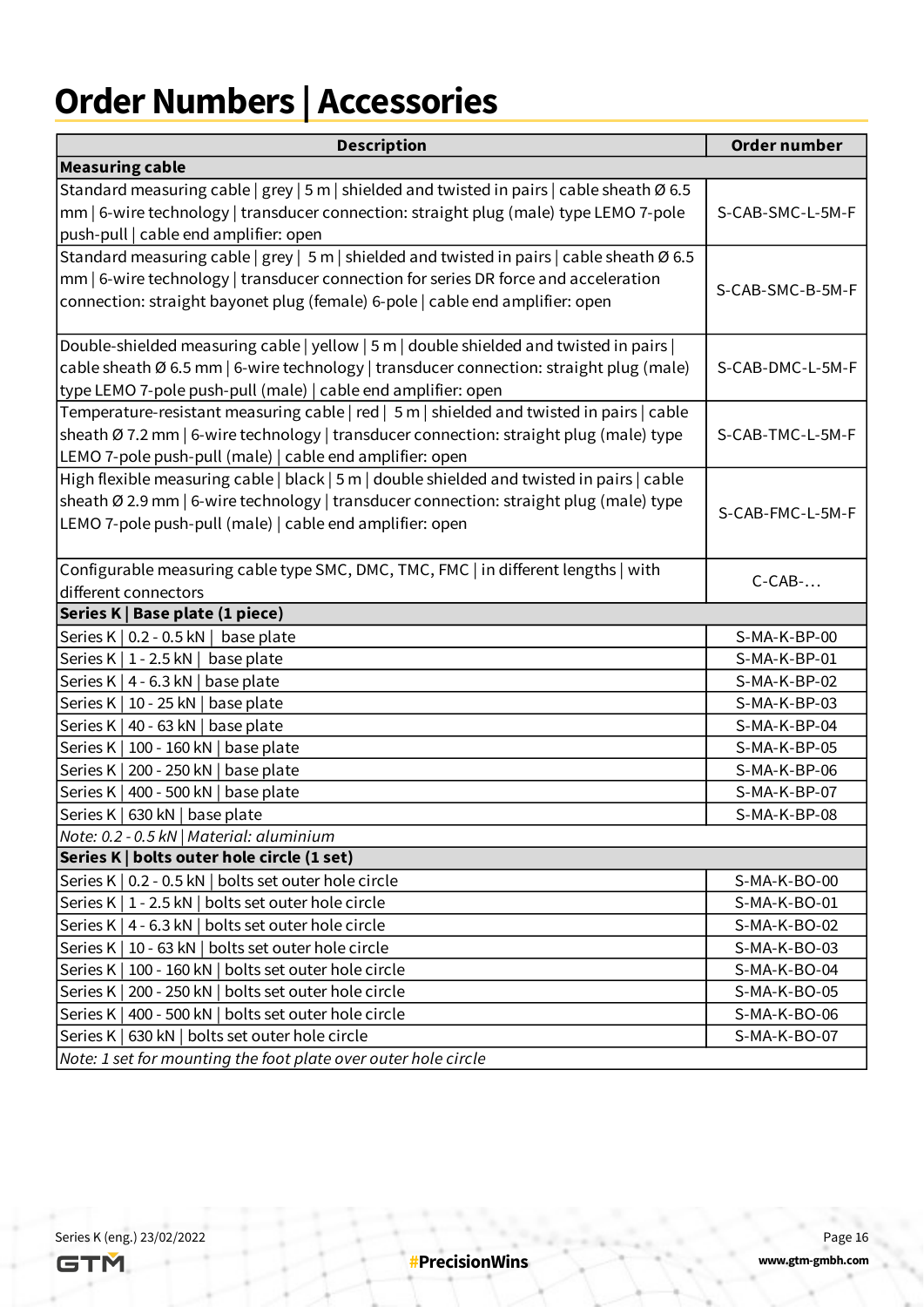# **Order Numbers | Accessories**

|                                                        | <b>Description</b>                                                            | Order number   |  |  |
|--------------------------------------------------------|-------------------------------------------------------------------------------|----------------|--|--|
|                                                        | Series K   load button   threaded version (1 piece)                           |                |  |  |
|                                                        | Series K   0.2 - 2.5 kN   load button threaded version                        | S-MA-K-LB-T-00 |  |  |
|                                                        | Series K   4 - 6.3 kN   load button threaded version                          | S-MA-K-LB-T-01 |  |  |
|                                                        | Series K   10 -63 kN   load button threaded version                           | S-MA-K-LB-T-02 |  |  |
|                                                        | Series K   100 - 160 kN   load button threaded version                        | S-MA-K-LB-T-03 |  |  |
|                                                        | Series K   200 - 250 kN   load button threaded version                        | S-MA-K-LB-T-04 |  |  |
|                                                        | Series K   400 - 630 kN   load button threaded version                        | S-MA-K-LB-T-05 |  |  |
|                                                        | Series K   load button   flange version (1 piece)                             |                |  |  |
|                                                        | Series K   4 - 6.3 kN   load button flange version                            | S-MA-K-LB-F-00 |  |  |
|                                                        | Series K   10 - 63 kN   load button flange version                            | S-MA-K-LB-F-01 |  |  |
|                                                        | Series K   100 - 160 kN   load button flange version                          | S-MA-K-LB-F-02 |  |  |
|                                                        | Series K   200 - 250 kN   load button flange version                          | S-MA-K-LB-F-03 |  |  |
|                                                        | Series K   400 - 500 kN   load button flange version                          | S-MA-K-LB-F-04 |  |  |
|                                                        | Series K   630 kN   load button flange version                                | S-MA-K-LB-F-05 |  |  |
|                                                        | Series K   flange tensile force introduction (1 piece)                        |                |  |  |
|                                                        | Series K   4 - 6.3 kN   flange tensile force introduction                     | S-MA-K-F-F-00  |  |  |
|                                                        | Series K   10 - 63 kN   flange tensile force introduction                     | S-MA-K-F-F-01  |  |  |
|                                                        | Series K   100 - 160 kN   flange tensile force introduction                   | S-MA-K-F-F-02  |  |  |
|                                                        | Series K   200 - 250 kN   flange tensile force introduction                   | S-MA-K-F-F-03  |  |  |
|                                                        | Series K   400 - 500 kN   flange tensile force introduction                   | S-MA-K-F-F-04  |  |  |
|                                                        | Series K   630 kN   flange tensile force introduction                         | S-MA-K-F-F-05  |  |  |
|                                                        | Series K   bolts inner hole circle (1 set)                                    |                |  |  |
|                                                        | Series K   4 - 6.3 kN   bolts set inner bolt circle                           | S-MA-K-BI-00   |  |  |
|                                                        | Series K   10 - 63 kN   bolts set inner hole circle                           | S-MA-K-BI-01   |  |  |
|                                                        | Series K   100 - 160 kN   bolts set inner hole circle                         | S-MA-K-BI-02   |  |  |
|                                                        | Series K   200 - 250 kN   bolts set inner hole circle                         | S-MA-K-BI-03   |  |  |
|                                                        | Series K   400 - 500 kN   bolts set inner hole circle                         | S-MA-K-BI-04   |  |  |
|                                                        | Series K   630 kN   bolts set inner hole circle                               | S-MA-K-BI-05   |  |  |
|                                                        | Note: 1 set for mounting the tensile force introduction via inner hole circle |                |  |  |
|                                                        | Series K   tension bolts (1 set)                                              |                |  |  |
|                                                        | Series K   4 - 6.3 kN   tension bolts                                         | S-MA-K-TB-00   |  |  |
|                                                        | Series K   10 - 63 kN   tension bolts                                         | S-MA-K-TB-01   |  |  |
|                                                        | Series K   100 - 160 kN   tension bolts                                       | $S-MA-K-TB-02$ |  |  |
|                                                        | Series K   200 - 250 kN   tension bolts                                       | $S-MA-K-TB-03$ |  |  |
|                                                        | Series K   400 - 500 kN   tension bolts                                       | S-MA-K-TB-04   |  |  |
|                                                        | Series K   630 kN   tension bolts                                             | S-MA-K-TB-05   |  |  |
| Note: expansion screws are recommended for dynamic use |                                                                               |                |  |  |